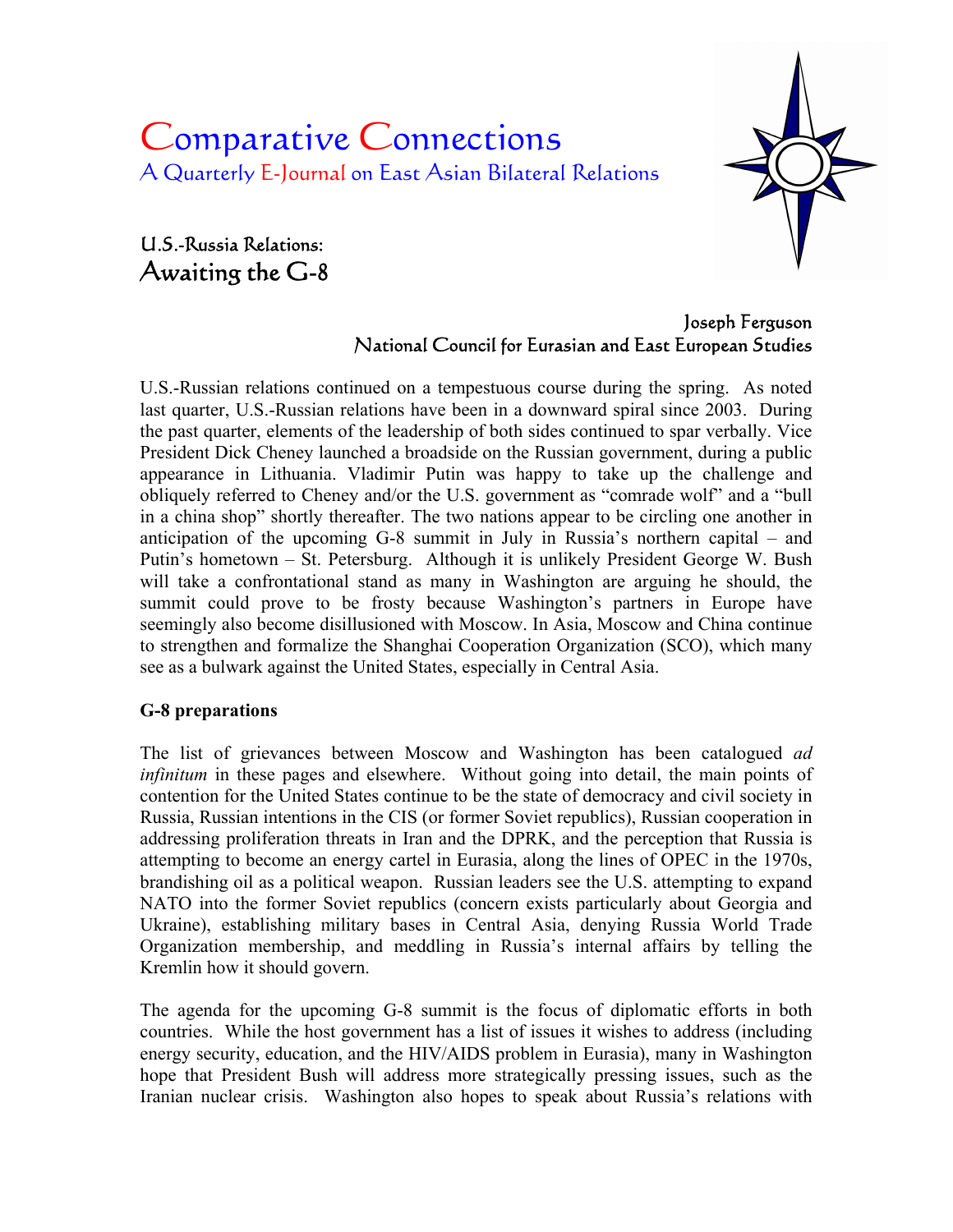Georgia, Moldova, and Ukraine, as well as about the state of democracy in Russia. There appears to be no concerted effort to bring the terror threat to the agenda, a grave error considering this is the one issue on which Moscow and Washington appear to agree. Indeed. this is the one issue uniting the two in their now somewhat defunct "strategic partnership." Whether the agenda will reflect the influence of Washington and its European allies or whether President Putin will stick to his own agenda remains to be seen. Nevertheless, officials and aides in both capitals are pushing various issues. Some in Washington who are outside the administration advocate a U.S. boycott of the meeting in response to what they perceive as the backsliding of democracy in Russia. Others call on President Bush to be pragmatic with Putin.

Cheney's May speech in Vilnius – in which he accused the Russian government, among other things, of using energy to blackmail its neighbors – resonated with officials in both nations, though not necessarily in a positive fashion. The Russian response was measured, and President Putin never directly referred to the speech itself. Instead, he asked that U.S. leaders approach the bilateral relationship with a measure of respect and in the spirit of equality. But Putin and Kremlin officials have made it clear that they are wary of the U.S. penchant to criticize Russia's democratic development. In a speech to Russian ambassadors in late June at the Russian Ministry of Foreign Affairs, Putin declared that "certain countries" are uncomfortable with the re-emergence of a strong and economically vibrant Russia.

In Washington, it was rumored that some in the administration were unhappy with Cheney's blunt speech, and that they were working behind the scenes to repair the damage. President Bush has made it clear that he wants to work with Putin – not against him – and that any criticism of the Russian government is done above the table and is meant as constructive criticism. It would seem that Secretary of State Condoleezza Rice has the ear of the president, more than does the vice president – for now, anyway. In Moscow, the Russian press compared Cheney's speech to Winston Churchill's "Iron Curtain" speech in Fulton, Missouri, which some claim marked the beginning of the Cold War. Others in Russia were quick to criticize Cheney as a hypocrite, especially when Cheney flew to Kazakhstan and embraced Kazakh President Nursultan Nazerbayev the day after the Vilnius speech. Kazakh's national elections have been termed fraudulent by just about every reputable international monitoring organization. Yet, Washington has been keen to enlist Kazakhstan as both an anti-terror ally and an energy ally. The United States has been actively seeking Kazakh participation in the BTC (the Baku-Tiblisi-Ceyhan) pipeline linking the Caspian to the Mediterranean.

It was clear long ago that – in the words of a recent editorial in the Russian daily *Nezevisimaya Gazeta* – Russia and the United States do not share the same vision of the future. Where the U.S. sees itself as a peaceful promoter of democracy across the globe, Russia sees in every U.S. action a hint of "democratic messianism." Vladislav Surkov, the deputy chief of the presidential administration at the Kremlin – and a close Putin confidante – reiterated Russia's decision to go about democracy building with its own brand of "sovereign democracy." In a talk delivered to foreign reporters in Moscow in late June, Surkov managed to make subtle digs at the U.S. "People talk to us about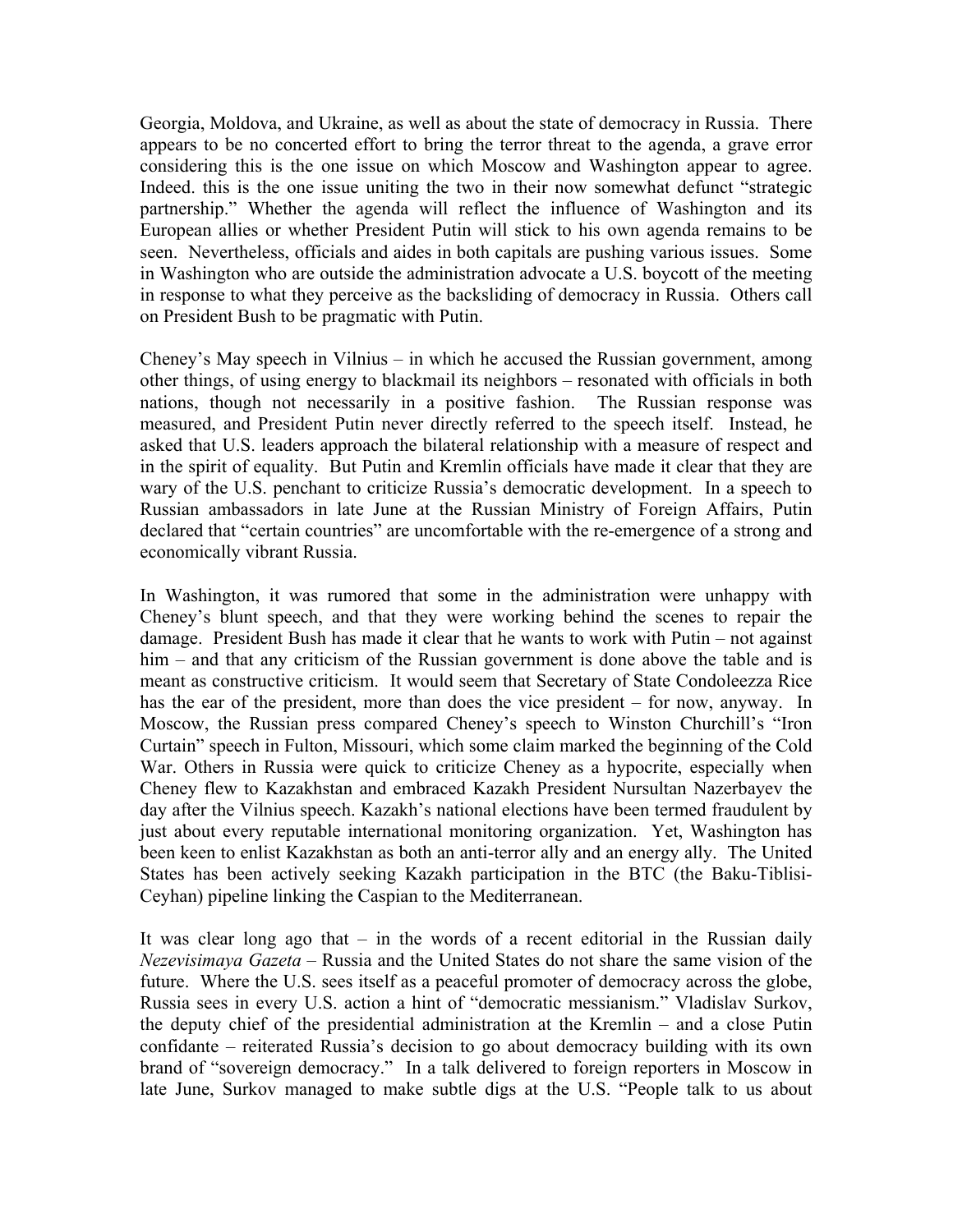democracy, but they are really thinking about our energy resources," he said. Surkov also questioned whether one could truly believe that Kazakhstan had progressed further democratically than Russia, an obvious reference to Cheney's embrace of the Kazakh president one day after criticizing the Russian government for democratic backsliding.

Although Moscow and Washington will continue to agree to disagree, as the July G-8 summit neared, the two sides did agree that Iran needed to be near the top of the agenda.

#### **Strategic issues**

The Iranian nuclear issue reached crisis point this spring when the Iranian government announced that it had successfully enriched uranium. To the extent that both countries have conflicting interests in that country (Moscow has extensive commercial links and interests; Washington fears Iranian involvement in Iraq and Afghanistan), both sides have agreed that neither would like to see a nuclear Iran. The two governments have denounced Iranian efforts to produce a weapons program. But while the two agree on the end, they do not agree on the means. The United States favors sanctions, Russia favors diplomacy. This is why this issue will be big at the G-8 summit, and could set the tone for the relationship in the coming months.

In Central Asia, Moscow and Washington once saw eye-to-eye, but the two are now in open competition, and have been for at least two years. Across the region and its periphery, a number of political groupings have emerged that are reminiscent of the Cold War. Moscow has led the Collective Security Treaty Organization (CSTO) since its inception in 1992 and is looking to increase its political power and effectiveness, not only to counter U.S. presence in the region, but also that of the Shanghai Cooperation Organization, which many Russians fear will turn into a Chinese Trojan horse in Central Asia. The CSTO is a grouping of four of the five Central Asian states (minus Turkmenistan), plus Armenia and Belarus. Moscow has succeeded in getting the Uzbek government to take a higher profile. Through the 1990s, Uzbekistan – fearful of Russian domination – had shied away from an active role in the CSTO. But Uzbek President Islam Karimov attended the latest CSTO summit held in Minsk in late June.

The Commonwealth of Independent States (CIS), the original post-Soviet political grouping, seems to be declining. Although Moscow would like to see it continue to function as a political consultative organization, four nations are separating themselves from it and forming their own organization, GUAM (Georgia, Ukraine, Azerbaijan, and Moldova). Moscow sees Washington behind the formation of GUAM.

The SCO summit took place in Shanghai a week prior to the CSTO summit in mid-June. The biggest splash was made by Iranian President Mahmoud Ahmadinejad. Iran was invited to attend as an observer along with India, Pakistan, and Mongolia. Putin defended the decision by Uzbekistan to expel a U.S. air base from that country last year, saying that outside powers have no need to intervene and try to impose their morals. "I realize the indignation of the United States (over the base closure in Uzbekistan), but one should not behave like a bull in a china shop," Putin said in a speech at the summit.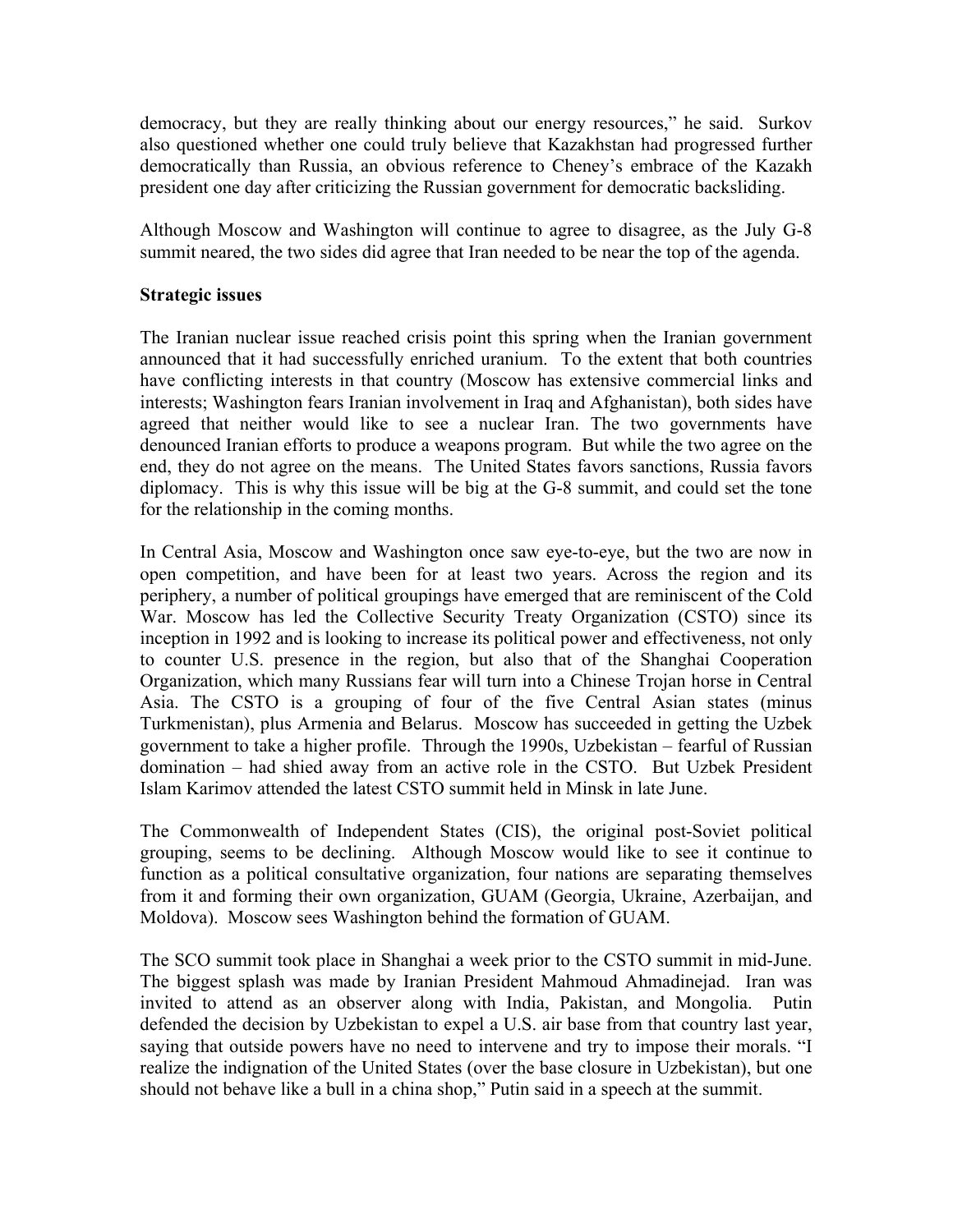The United States, meanwhile, is looking to build a strategic partnership with India and hopes to bring Kazakhstan closer into its orbit by linking that nation to the grid of the BTC pipeline. Russia has been urging Kazakhstan to look east, and the two nations are cooperating in linking existing oil pipelines in Kazakhstan to those in China. Washington also might have its own Trojan horse in the SCO, with Mongolia participating as an observer. The U.S. and Mongolia have quietly been building a strategic partnership over the last decade. Japan also hopes to become an observer in the SCO, which would be a great benefit to Washington. The U.S. and Azerbaijan have continued military assistance and cooperation programs, much to the chagrin of the Armenian lobby in the U.S. Azeri President Ilham Aliyev visited Washington and met with President Bush in late April. Kyrgyzstan has also become a source of competition between the U.S. and Russia. The Kyrgyz government announced a June deadline for a new deal on the U.S. air base at Manas in that nation. Negotiators worked out an extension of the deadline, and it appears that Washington will be able to maintain the facility for now. Moscow is also looking to reopen several Soviet-era installations, and has plans to double the number of Russian troops at the nearby airbase in Kant.

Further to the west of the Eurasian periphery, Washington hopes that one day soon Ukraine can join NATO. The initial indications, however, are not particularly favorable. As much as President Yushchenko may wish for his nation to join NATO, his fellow countrymen are not convinced. Recent polls taken in Ukraine indicate that a strong majority of its citizens oppose NATO membership for Ukraine. Additionally, in May a group of U.S. Marines on a training mission on the Crimean Peninsula were greeted by locals with hisses and calls for the "Yankees to go home."

At home, the Russian Ministry of Defense looks to dramatically increase its budget, centering primarily on strategic weapons systems. Since Russia is engaged in a local war in Chechnya and facing the same terrorist threats that the U.S. and others face, one can deduce that the upgrade in strategic weapons systems is aimed primarily at the U.S. (or perhaps China – neither would be exclusive), as was suggested in an article in the daily *Nezevisimaya Gazeta*. In order to find new systems, the Russian military-industrial complex will continue to seek out new arms markets, primarily in Asia and Latin America. A recent study by Stockholm International Peace Research Institute showed that in 2000-2004 Russia actually replaced the U.S. as the largest arms exporter in the world (although some experts have called into question SIPRI's valuation methods).

#### **Areas of cooperation**

The good news is that in a number of core areas Moscow and Washington continue to cooperate, bolstered by the good faith that the two leaders, Bush and Putin, seem to have in each other. The two repeatedly emphasize that the two nations will continue to partner in vital areas of national security and elsewhere. And as long as Secretary Rice has the ear of the president, it is likely that guarded cooperation will continue.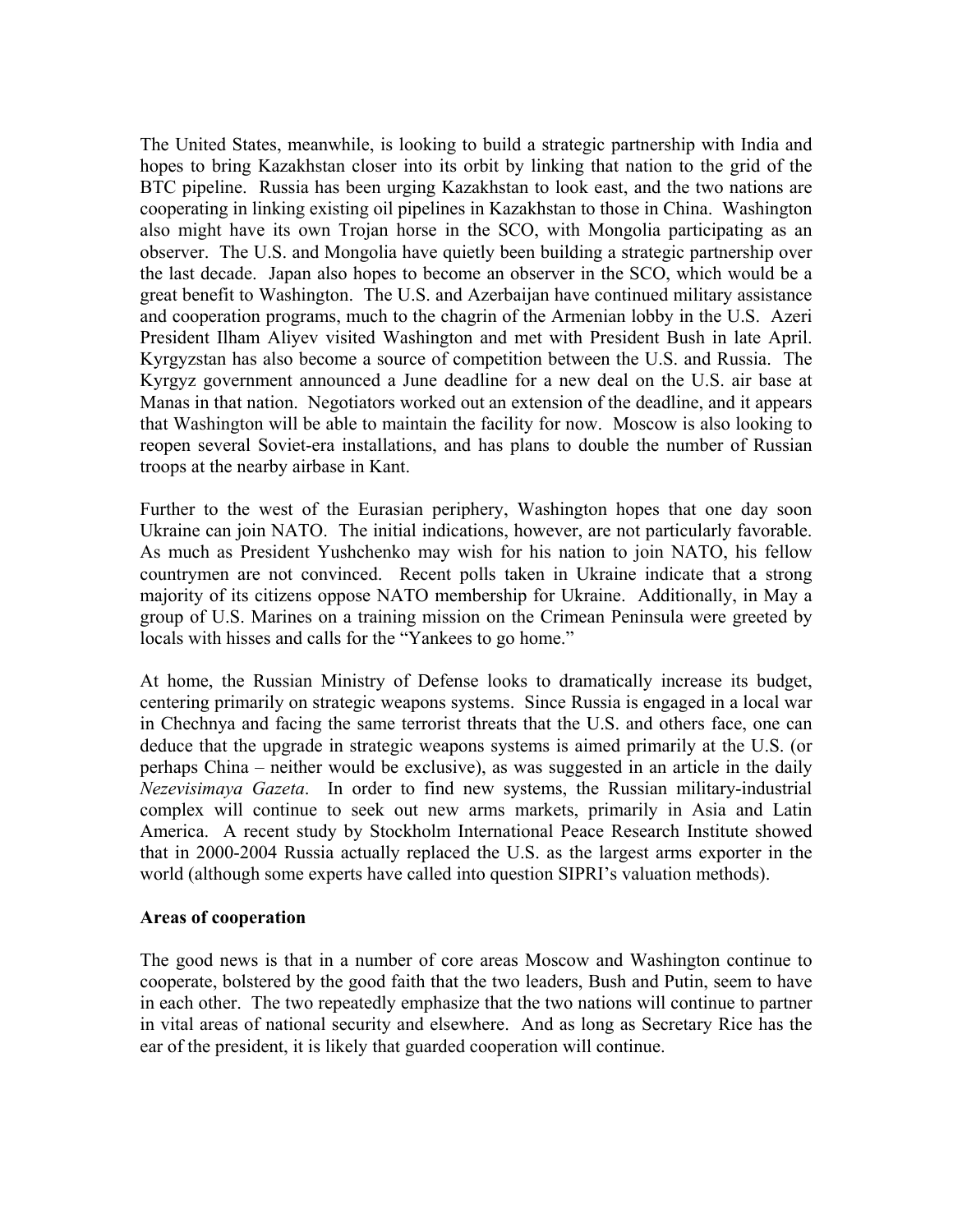One good sign was the announcement in mid-June that the Cooperative Threat Reduction programs (CTR, also known as the Nunn-Lugar initiative) will be extended another seven years in spite of the legal and legislative problems that have dogged it the last few years. These programs are vital in assuring that nuclear materials do not reach the wrong hands. Leaders of both nations understand the importance and the intent of the programs, however badly they may be administered at times.

On the Korean Peninsula, Russia continues to be a passive participant in the Six-Party Talks, although it continues to urge the DPRK to return to the talks. Russia, perhaps in order to let the United States deal with the mess or because of its inability to influence the situation, largely remains silent.

U.S.-Russian business cooperation – not just energy cooperation – is increasing due to the growth of the Russian economy. The Kremlin wants a more effective lobbying organization in Washington, though not just for business purposes. Russia will need a more effective lobbying strategy, especially as the stories continue to filter back about prominent foreign businessmen being denied visas to Russia, the harassment of foreign journalists, and the age-old problem with bureaucratic corruption that continues to hinder healthy economic development. Partly due to such problems and partly, perhaps, due to politics (as many Russians claim), Russia is still being denied most favored nation status by the United States and has not been asked to join the WTO. This has become a particular sore spot on the eve of the G-8 summit, which ostensibly is a members-only club for the world's most advanced economies. This in fact shows that Russia was hardly asked to join because of its economic status. But as economic relations warm, an editorial in the respected daily *Kommersant* suggested that Russia may attain the status of a country like China in the eyes of the U.S. The two sides will have disagreements, but the strong business ties will create effective PR and lobbying voices in the U.S. But given the level of bilateral trade between the U.S. and Russia (hovering around \$10 billion a year) – compared to U.S.-China trade – this could be a very long time coming.

#### **Asia strategies**

In East Asia, it will be interesting to follow how Russian and U.S. strategies develop toward one another. For all practical purposes, Russia is a non-factor in the region. As the Six-Party Talks demonstrate, Russia carries little political or diplomatic weight. Russia has little military power in the region, and what is there is incapable of being projected beyond the littorals of the Russian Far East. Economically, the Sakhalin energy projects are producing (Japan received its first crude oil from Sakhalin in June), but the Far Eastern regions are literally at Third World levels of development. The one nation with which Russia could form a close relationship ito bolster its political standing in East Asia – Japan – is uninterested in a *rapprochement* as long as the territorial dispute exists.

Moscow does, however, have the China card. Russia is careful to play this card, for China potentially poses a greater strategic threat to Russia than the United States. In Central Asia, through the SCO, Moscow has shown that it is not afraid to politically engage China, so long as China does not start to play Russia. Some voices in Russia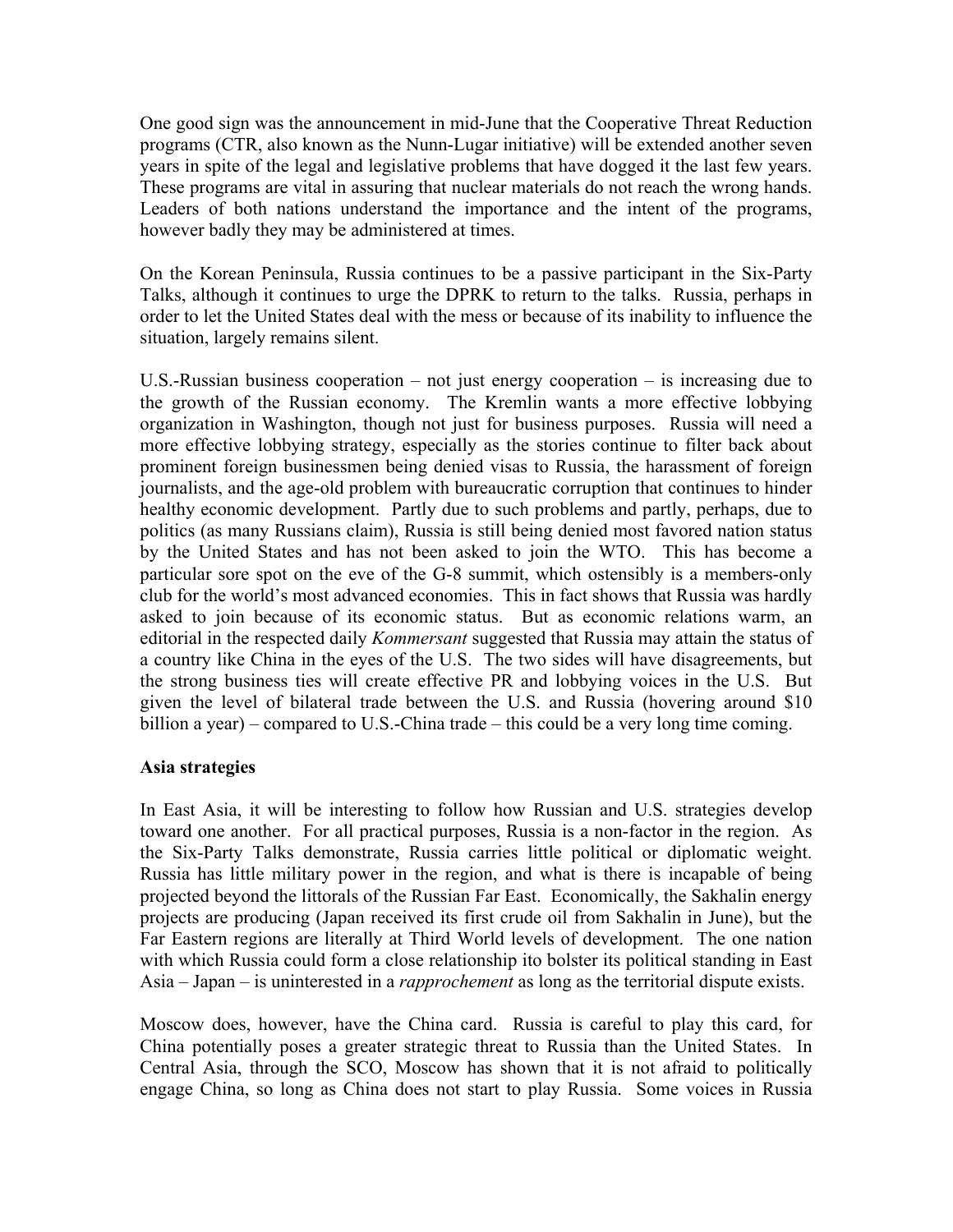frequently raise this concern, but the Kremlin under Putin has thus far maintained a warm relationship with China. It will be interesting to watch how Russia engages China politically in East Asia. The speculation by some is that the SCO will form a counter-bloc to NATO in Central Asia and the Middle East. But could the SCO form a counter-bloc to the U.S.-Japan security partnership, perhaps even one day bringing the ROK into its fold? Seoul has developed good links in Central Asia where a large Korean diaspora once lived. Such a scenario is unlikely, but the SCO has developed into much more lively political organization than once thought possible in Washington.

Apart from Vice President Cheney's Vilnius speech, Moscow and Washington had a quiet quarter compared to recent months. But this could well just be the calm before the G-8 storm. Should the two sides quarrel over the political agenda at the meeting, relations could take a further blow. The recent private spat between Secretary Rice and Foreign Minister Lavrov at the G-8 preparatory meetings shows that there is tension at the highest levels, in spite of the public proclamations. On the other hand, Presidents Bush and Putin may decide to put aside differences and try to temper the storms that have wracked the relationship the past few years.

### **Chronology of U.S.-Russia Relations April-June 2006**

**April 1, 2006:** U.S. journal *Foreign Affairs* publishes article that suggests the nuclear superiority of the U.S. is such that Washington could [theoretically] decide to launch massive preemptive strikes on Russia and China without serious risk of retaliation.

**April 5, 2006:** In its annual report on democracy and human rights, the Department of State notes the beleaguered status of Russian NGOs and increasing presidential control over the government in Russia.

**April 12, 2006:** Assistant Secretary of State for International Security and Nonproliferation Stephen Rademaker visits Moscow and tells his hosts that they have failed to fulfill commitments to reduce nonstrategic nuclear weapons in Europe, and that the two nations still have disagreements over dismantling and safeguarding Russian nuclear stockpiles.

**April 12, 2006:** In a rare public criticism, the Russian Foreign Ministry pointedly tells the Iranian government that it is on the wrong path, in response to the public statement by Iranian President Mahmoud Ahmadinejad that Iran has successfully enriched uranium for the first time.

**April 17, 2006:** The *Christian Science Monitor* publishes the results of a Russian poll in which almost 60 percent of Russian citizens interviewed called the U.S. a "threat to global security."